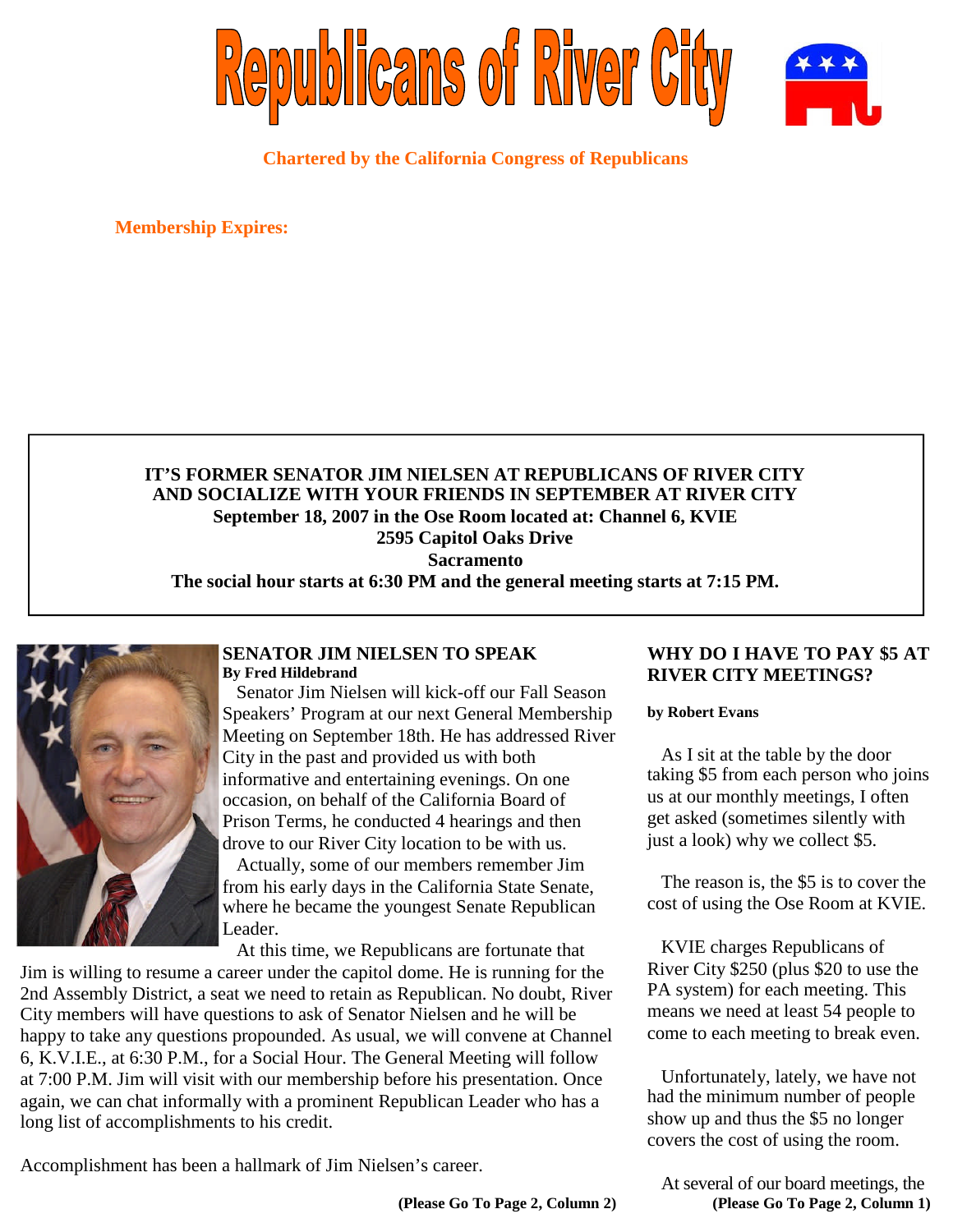# **WHY DO I HAVE TO PAY \$5 WHEN I VISIT RIVER CITY? (Cont.)**

subject has come up about what we can do to get more people to come to the meetings. Suggestions from board members range from stopping the meetings to moving the meetings to some other (free?) location. Carl Burton has looked into moving the meetings to a restaurant but some of the places want to charge more than \$250 plus a minimum amount for food. Some places will not charge to use their room but they want a guarantee of a minimum amount of food and drink orders.

Here is what I think. I think we need to ask you, the members of Republicans of River City, What do you want?

Is the problem the time the meetings are held? If so, what is a better time for our member meetings?

Do you want to move the meeting to some other place? Perhaps some restaurant? If so, do you have a suggestion of which place or restaurant?

Do you want to stop having monthly meetings? If so, how many meeting do you want?

Or is there some way to have more of our members attend? But how is that accomplished?

Please send your suggestions about how to solve this conundrum to me at bobe@winfirst.com and in the subject line put My Suggestion.

If you don't have access to email, then send me a note to 760 Estates Drive, Sacramento 95864.

Thank you in advance for your help.

## **SENATOR JIM NIELSEN (Cont.)**

Jim was raised on a small farm in the San Joaquin Valley, and he graduated from Fresno State with a Bachelor's degree in Agricultural Business.

After college, Jim Nielsen first worked as a ranch foreman; then founded a company that utilized rice hulls and rice straw for fuel; and, eventually operated his own cattle ranch.

In 1978, Jim Nielsen was elected from the North State to his first of three terms in the State Senate, where he served as Senate Republican Leader from 1983-1987.

In the Senate, Jim quickly established himself as a tough-on-crime conservative who championed the cause for lower taxes. Nielsen also authored legislation to promote welfare reform and reduce welfare fraud, including the renowned GAIN program, and he authored and coauthored bills to promote agricultural exports.

After leaving the Senate, Nielsen continued his leadership on conservative issues, including service as Chairman of the Board of Prison Terms where he established a tough record of keeping hardened criminals behind bars.

Along with Jon Coupal, President of the Howard Jarvis Taxpayers Association, and Doug Mosebar, President of the California Farm Bureau, Jim Nielsen has been a leader in strengthening private property rights here in California. Founded by Jim, the California Alliance to Protect Private Property Rights is currently qualifying the California Property Owners and Farm Land Protection Act, which will limit governments' ability to seize private property through eminent domain.

Jim is married to Marilyn; has two daughters, Prima and Brandi; three sons, Jim, Adam and Bryan; and one granddaughter, Logan.





Honorable Roger Niello

#### **PROTECTING TAXPAYERS FROM PENSION 'Triple Dipping' By Assemblyman Roger Niello**

As more and more members of the "Baby Boomer" generation retire, the pressure on local and state governments to fund the pension plans for newly-retired government employees is growing dramatically. More than ever, taxpayers need to be protected from abuse of the pension system.

As recent history shows us with the Governor's reform initiatives of 2005, whenever anyone tries to alter the status quo, there is bound to be resistance, no matter how much people believe in the need for reform. While there is certainly great controversy over the manner in which to reform the public pension system, there are few that questions the need for some reform effort.

State and local governments have been generous with retirement pensions in the past, and this generosity has allowed individuals to retire from government service with the security of knowing that they will have a pension waiting for them. However, the bill for that generosity is coming due as more and more of the "Baby Boom" generation ponders retirement from state and local service. Until there is comprehensive reform of the pension system, state and local governments will continue to scramble to find enough revenue to pay for rapidly increasing pension costs for **(Please Go To Page 3, Column 1)**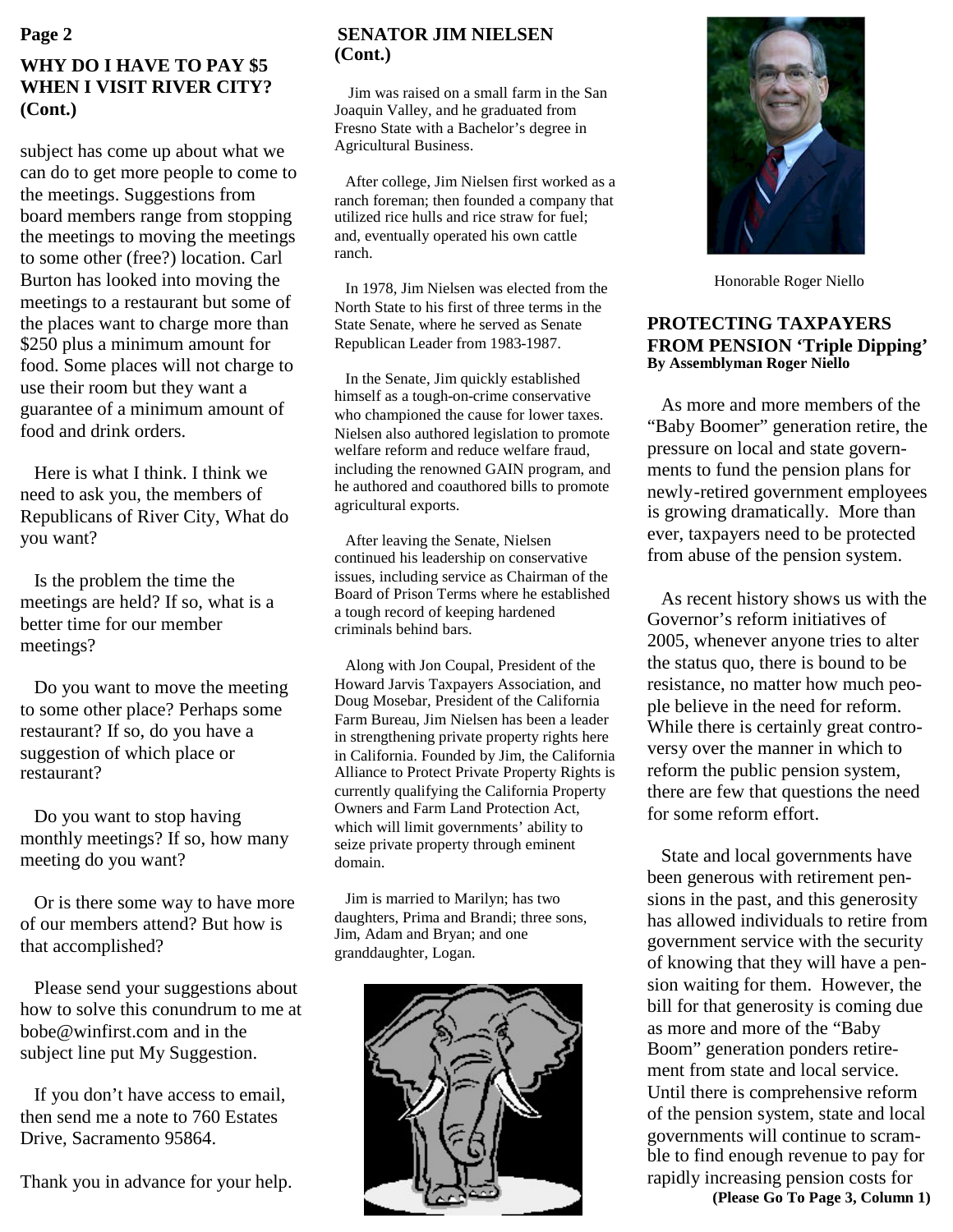# **PROTECTING TAXPAYERS FROM PENSION 'Triple Dipping' (Cont.)**

government retirees. In the meantime, abuse or misuse of the pension system cannot not be tolerated.

One such abuse that many cities and counties throughout California see is a new practice called "triple dipping". This occurs when retired public employees collect retirement benefits, a salary and unemployment benefits – all within one year -- all at the expense of taxpayers.

Here's how it works: a public employee retires and starts collecting a pension. Then, that same employee goes back to work for the city or county for short periods of time to work on projects that require the retired employee's experience and expertise. The County Employees Retirement Law of 1937 authorizes a county to employ, without reinstatement from retirement, a retired member in a position requiring special skills or knowledge. Generally, a retired member may not work more than 90 working days or 720 hours in a fiscal year or any other designated 12-month period.

Once that job is done, he or she collects unemployment checks in addition to their existing county pension. While this practice had been illegal at the state level for years, the practice had continued at the local levels of government where the burden of funding retirement pensions is even heavier. There is no question that the abuse is costly to taxpayers and must stop. That's why I am pleased Governor Schwarzenegger recently signed legislation I authored that puts an end to this sort of abuse.

In recent years, Sacramento County has experienced several cases of retired annuitants collecting unemployinnately temporary work with the county. According to the Sacramento Bee, in a span of 22 months, 27 former county employees returned to the county as retired annuitants and then collected unemployment payments when those jobs ended. Those employees cost the county \$128,910. On top of that, eleven of those employees filed multiple claims within that 22 month period, going back and forth from postretirement short-term county jobs to collecting unemployment and back.

My legislation, AB 775, which was recently signed by Governor Schwarzenegger, ends the practice of county employees receiving three sources of income from the county, protecting taxpayers from this fraudulent behavior. The measure was supported by the California State Association of Counties, the County of Sacramento and the Howard Jarvis Taxpayers Association.

As a result of AB 775, retired annuitants will be prohibited from county employment if they have received any unemployment insurance compensation in the past 12 months as a result of working for the county.

Receiving retired annuitant status is a privilege awarded to those who have worked hard for our local governments, and have earned their pension so they can enjoy retirement. Retired annuity was never intended to be a period of stable employment, but rather an opportunity for the public employer to take advantage of a retiree's special skills or knowledge

I'm proud that Democrats and Republicans worked together across party lines to pass my legislation, and was especially pleased to see Governor Schwarzenegger recently sign the bill into law.

At a time when our state and counties are facing continual overspend-

**Page 3** independent insurance in between periods of ing and severe budget shortfalls, it's our duty as lawmakers to address this mishandling of taxpayer dollars. Working together, I'm pleased that we were able to take one important step toward ending fraud and abuse in our government pension system.

#### **ROGER NIELLO GRANTED LEGAL STATUS IN PRISON CAP CASE**

Joins with Assembly Republicans to defend bipartisan reforms, and stop the potential for early release

Assemblyman Roger Niello, along with 30 other members of the Assembly Republican Caucus, has been granted intervenor status in a federal three-judge panel review of a case that will determine whether or not California should have a cap on the total number of inmates allowed in California prisons.

On July 23, U.S. District Court Judges Lawrence Karlton and Thelton Henderson ordered a threejudge panel be convened to consider setting a prison population cap in California. Assembly Republicans filed with the federal courts seeking to intervene in that case. They argued that under the Prison Litigation Reform Act, which sets the process for federal courts to convene three-judge panels, "any state or local official, including a legislator . . . shall have the right to intervene."

Federal law requires that the state have time to remedy any deficiencies the federal court may find in California's prison system. In filing with the courts, Republicans argued that lawmakers acted responsibly to reduce prison overcrowding, improve prison health care and strengthen rehabilitation programs by passing Assembly Bill 900 in May. They also argued that a population cap would lead to the early release of thousands of dangerous criminals, violating federal law which states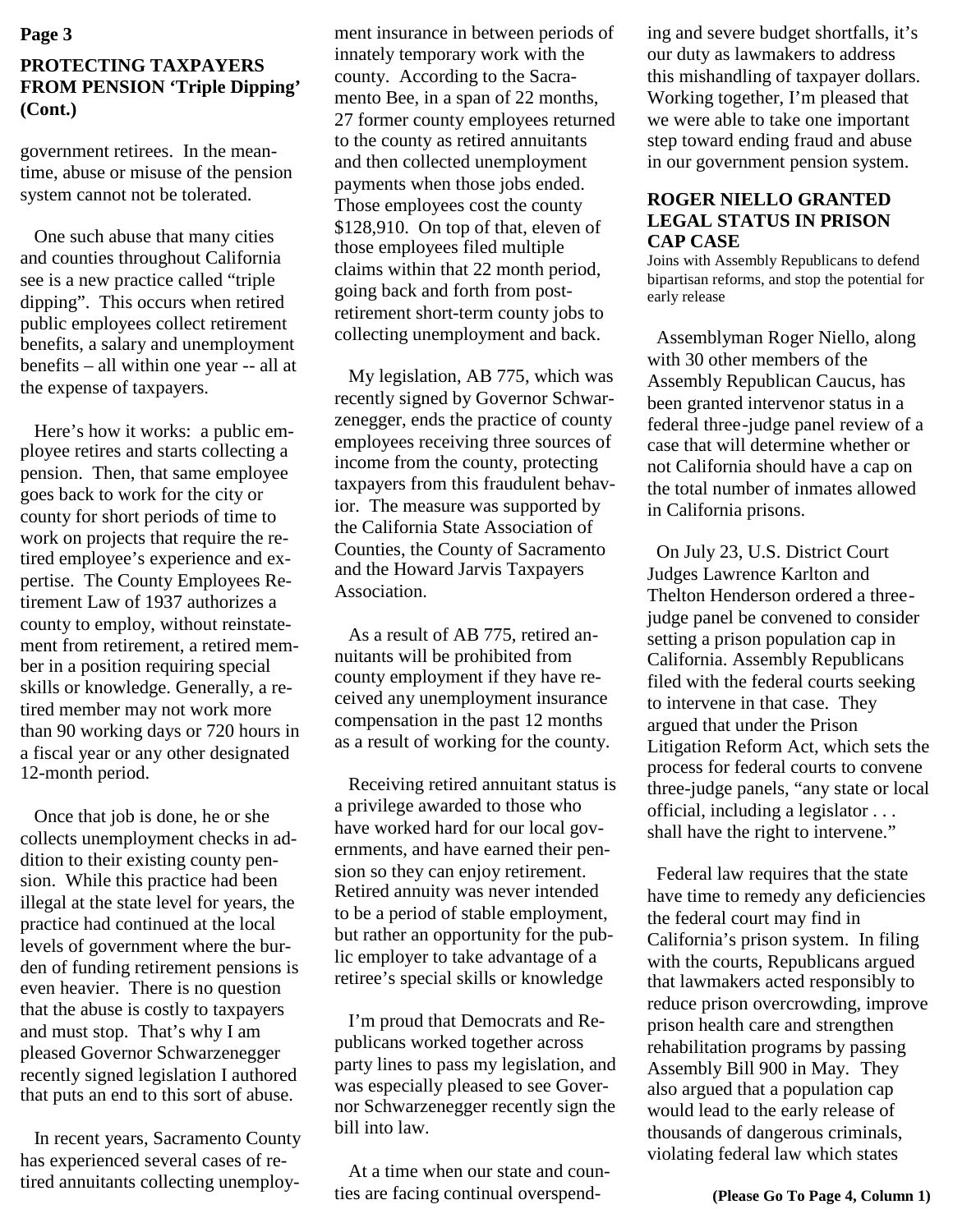# **ROGER NIELLO GRANTED LEGAL STATUS IN PRISON CAP CASE (Cont.)**

any solutions imposed by the courts must not jeopardize public safety.

"AB 900 represented a bi-partisan agreement and good-faith effort on the part of the Legislature to avoid the potential for early release of inmates. Considering the fact that the federal court demanded that we do something to reduce overcrowding, and improve prison healthcare, I thought AB 900 represented the best plan we could come up with under the circumstances. Because of this, I felt that it was important to defend the action that was taken on AB 900, and keep inmates behind bars," said Assemblyman Niello.

Intervenor status will allow Assemblyman Niello and Assembly Republicans to become active participants in the case, as they will be able to file briefs with the court and provide oral arguments defending Assembly Bill 900 and California's tough-on-crime public safety laws. Thirty-one Assembly Republicans signed onto the lawsuit, and will be represented in court by attorney Steven Kaufhold, with the San Francisco law firm of Akin, Gump, Struass, Hauer and Feld, which is handing the case as part of their commitment to pro bono work. They have also been working

with Steve Baric, attorney-at-law, of the California Republican Lawyers Association. Additionally, Assembly Republicans are working with the Assembly Speaker's office, which says it has a keen interest in a separate filing by the Assembly.

# **ON THIS DATE IN HISTORY**

September 2, 1910 - Republican Mayor George Alexander, Mayor of Los Angeles, appoints Alice Wells the first woman police officer in America.

September 3, 1868 - Twenty-five African-Americans in the Georgia legislature, all Republicans, are expelled by the Democrat majority.

September 12, 1868 - Civil rights activist Tunis Campbell and all other African-Americans in the Georgia Senate, every one a Republican, are expelled by the Democrat majority.

September 22, 1862 - President Abraham Lincoln issues the Emancipation Proclamation.

September 24, 1957 - Under withering criticism from Democrats John Kennedy and Lyndon Johnson, President Dwight Eisenhower deploys U. S. troops to Little Rock to force Democrat Governor Orval Faubus to integrate public schools.



### **Republicans of River City Board of Directors:**

Carl Burton, President Marian Higdon, Director 1st Vice President Fred Hildebrand, Director Betty Axup, 2nd Vice President Mary Pearson, Director William Chan, Membership Secretary Al Rogel, Director Robert Evans, Treasurer Carey Stirling, Director Paul Green, Past President Barbara Sullivan, Director George Bradshaw, Director Florin Ciuriuc, Associate Director Richard Eigenheer, Director Marko Mlikotin, Associate Director Ed Gorre, Director

## **HAVE A LAUGH**

Short Story

A man driving North on a road. A woman driving South on the same road.

They pass each other.

The woman yells out the car window PIG!

Man yells back out his window BITCH!

Man rounds the next curve and crashes into a HUGE PIG standing in the middle of the road and the man dies.

Thought for The Day: If only men would listen!



Volume 2007, Issue 9 P. O. Box 1635 Carmichael, CA 95609-1635

Editor: Robert Evans Telephone 359-5741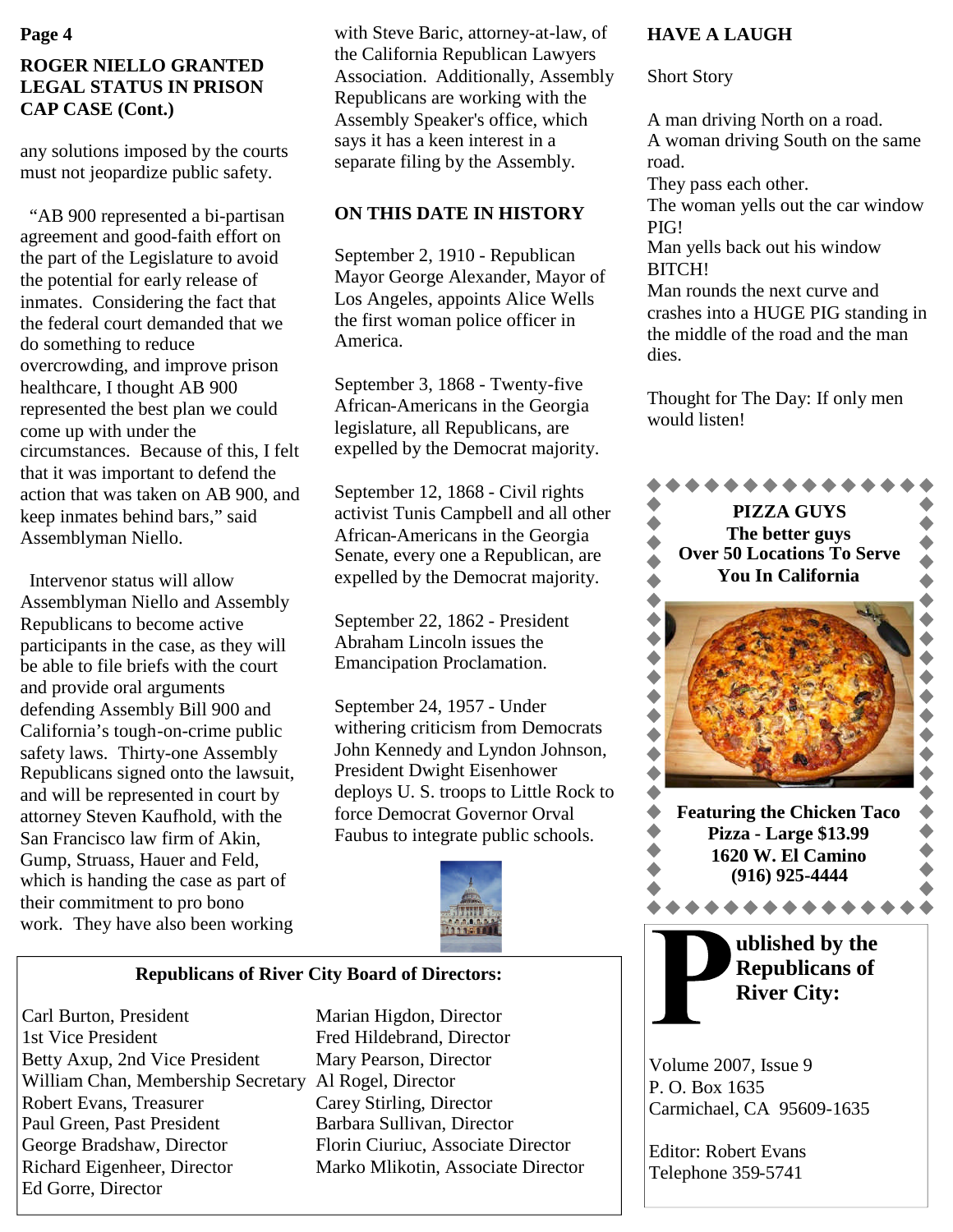

**Carl Burton, President**

# **VOLUNTEERISM, VOTES AND MONEY**

By Carl Burton

I think the political strength of Republicans of River City comes down to three things: volunteerism, votes and money.

These three things win elections; they get the attention of candidates for public office and make us more important in the greater Sacramento County area.

We have a membership (Reagan Club) level at \$150.00 for those who want to attend all of our monthly meetings and not have to pay \$5 at the door each month.

Money and votes get respect.

It's important that all Republicans vote in the county because unless we suddenly get a lot of money, votes along with our endorsement are our only bargaining chips.

Last year Republicans of River City members printed out the entire precinct walking sheets in the county and stuffed the packages for all of our county Central Committee precinct volunteers. Our members walked more precincts then all the other groups in the county and a number of our members who were unable to walk their precincts paid for their precinct to be walked by young people and some members

mailed letters to every Republican in their precinct asking for their vote for our Republican candidates.

I add a third layer to empowerment. Money, Votes and Activism.

People who deliver petitions, write letters, participate in boycotts, and shout the loudest also get noticed.

It isn't easy to influence your neighborhood. But you are a member of Republicans of River City. You are a potential catalyst for action in Sacramento and California and having your friends and family members become members of Republicans of River City.

In some ways that is what our newsletter is all about--helping people be that catalyst to help make Sacramento a better community.

With your help Republicans of River City will continue to be the activists who volunteer more, help to get out the vote, get more petitions signed, write more letters, make more phone calls and shout louder. Example: River City volunteers at the State Fair Republicans booth volunteered a total of 140 hours.

Well done, Republicans of River City members!

## **THEY WALK AMONG US**

I was at the checkout of a Kmart. The clerk rang up \$46.64 charge. I gave her a fifty dollar bill. She gave me back \$46.64. I gave the money back to her and told her that she had made a mistake in MY favor. She became indignant and informed me she was educated and knew what she was doing and returned the money again. I gave her the money back again; same scenario! I departed the store with the \$46.64.

I walked into a Mickey D's with a buy-one-get-one-free coupon for a

sandwich. I handed it to the girl and she looked over at a little chalkboard that said "buy one-get one free." "They're already buy-one-get-onefree" she said, "so I guess they're both free." She handed me my free sandwiches and I walked out the door.

They Walk Among Us and Many Work Retail.

One day I was walking down the beach with some friends when one of them shouted, "Look at that dead bird!" Someone looked up at the sky and said, "Where?"

I used to work in technical support for a 24/7 call center. One day I got a call from an individual who asked what hours the call center was open. I told him, "The number you dialed is open 24 hours a day, 7 days a week." He responded, "Is that Eastern or Pacific time?" Wanting to end the call quickly, I said, "Uh, Pacific."

My sister has a lifesaving tool in her car designed to cut through a seat belt if she gets trapped. She keeps it in the trunk.

My friends and I were on a beer run and noticed that the cases were discounted 10%. Since it was a big party, we bought 2 cases. The cashier multiplied 2 times 10% and gave us a 20% discount.

I couldn't find my luggage at the airport baggage area, so I went to the lost luggage office and told the woman there that my bags never showed up. She smiled and told me not to worry because she was a trained professional and I was in good hands. "Now," she asked me, "Has your plane arrived yet?"

They Walk Among Us!

They walk among us and worst of all they VOTE!